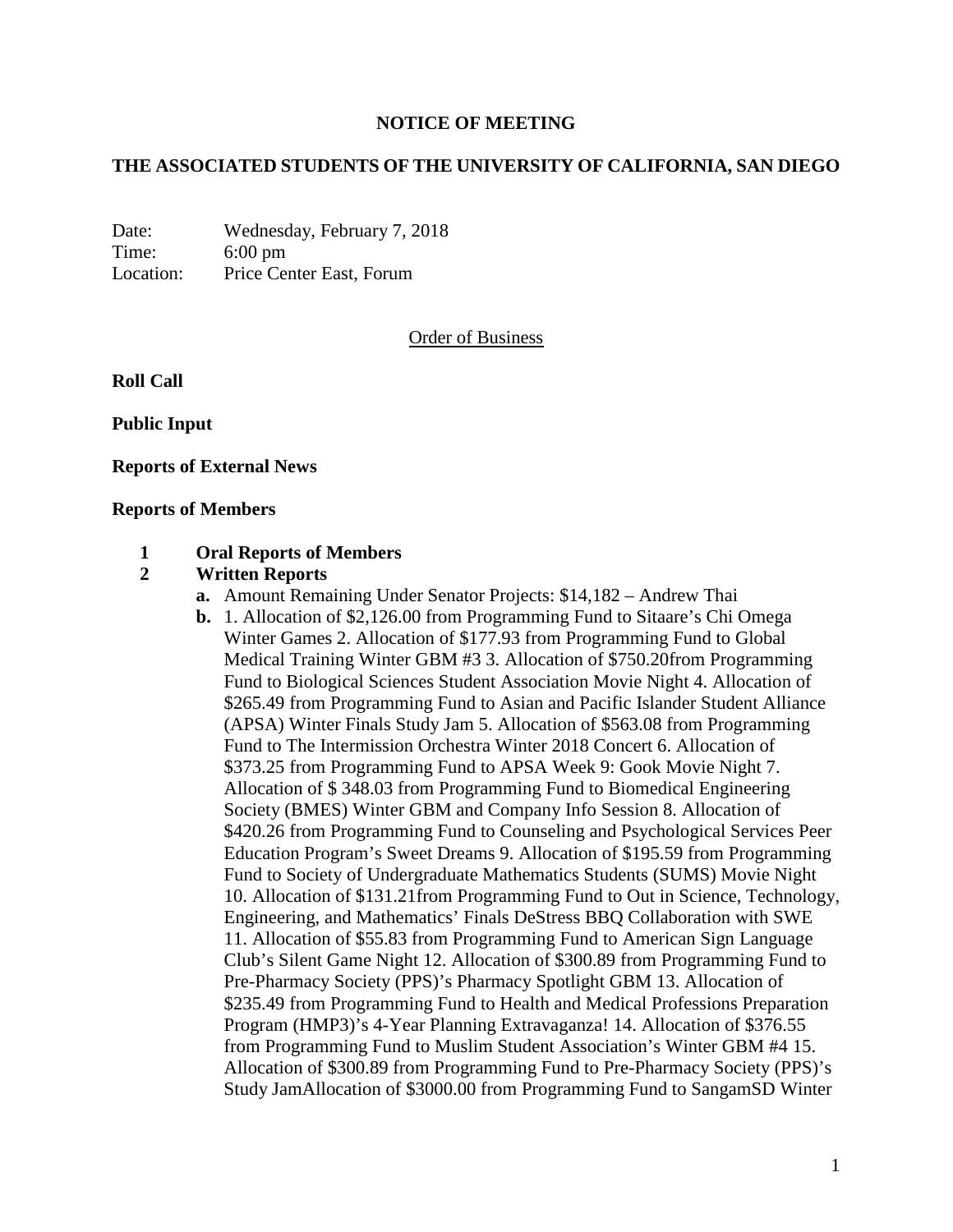Banquet 16. Allocation of \$310.18 from Programming Fund to Triton Rocket Club Winter GBM Week 9 17. Allocation of \$84.73 from Programming Fund to NanoEngineering & Technology Society (NETS) Winter GBM #2 18. Allocation of \$150.10 from Programming Fund to Quidditch Movie Night 19. Allocation of \$158.78 from Programming Fund to MedICamp Week 9 Social 20. Allocation of \$81.20 from Programming Fund to Astronomy Club at UCSD's Dr. Galitzki astronmy journey 21. Allocation of \$125.12 from Programming Fund to Pan-Arab Student Association: Knafe Workshop 22. Allocation of \$180.00 from Programming Fund to PERIOD. at UCSD Packing Party 23. Allocation of \$743.00 from Programming Fund to Institute of Electrical and Electronics Engineering (IEEE)'s Winter HapEE Hour 24. Allocation of \$180.00 from Programming Fund to Institute of Electrical and Electronics Engineering (IEEE)'s Quarterly Projects Showcase 25. Allocation of \$62.41 from Programming Fund to SynBio Movie Night 26. Allocation of \$85.00 from Programming Fund to Students for Justice in Palestine's Last GBM 27. Allocation of \$5,528.00 from Programming Fund to Undergraduate Investment Society's 13th Financial Horizon Conference 28. Allocation of \$45.00 from Programming Fund to Active `Minds' De-compresso

# **Reports of Senator Projects**

# **Question Time**

# **Reports of Committees**

- **1** Legislative Committee
- **2** Finance Committee

# **Special Orders**

**1** Special presentation by Zaid Mansuri regarding the Student Fee Advisory Committee

#### **Unfinished Business**

**New Business**

# **Open Forum**

**Roll Call**

#### Bills in Committee

# **Legislative Committee**

**L1** Appointment of Nathan Park as Sr. AVP of Student Organizations effective immediately until the appointment of a successor. Sponsored by Andrew Thai.

**L2** Appointment of Dana Gibson as Outreach Intern under the Office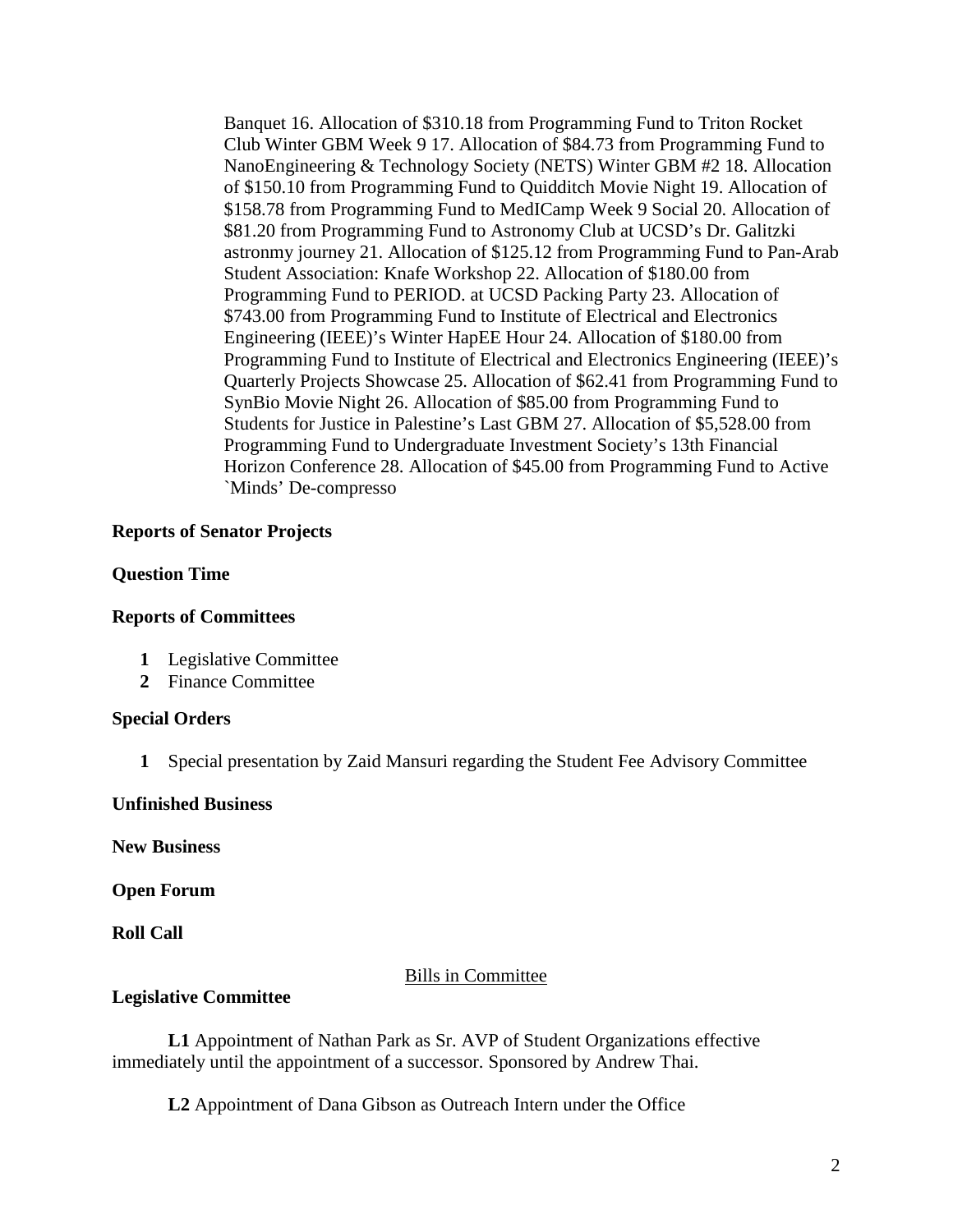of Environmental Justice Affairs effective immediately until appointment of successor. Sponsored by Matthew Arrollado.

**L3** Appointment of TBD as Off-Campus Senator effective immediately until appointment of successor. Sponsored by Matthew Arrollado.

**L4** Appointment of Declan Sullivan as AS Judicial Board Member effective immediately until appointment of successor. Sponsored by Lesly Figueroa.

**L5** Appointment of Kimberly Apolonio as AS Judicial Board Member effective immediately until appointment of successor. Sponsored by Lesly Figueroa.

**L6** Appointment of April Alarcon as Moves Director effective immediately until appointment of successor. Sponsored by Lesly Figueroa.

L7 Appointment of Olivia Tan to the position of Bear Garden Coordinator in the Office of Concerts and Events, effective immediately until appointment of successor. Sponsored by Matthew Arrollado.

**L8** Appointment of Raymond Yu to the position of Media Liaison in the Office of Concerts and Events, effective immediately until appointment of successor. Sponsored by Matthew Arrollado.

**L9** Appointment of YoungYe Seo to the position of Media Liaison in the Office of Concerts and Events, effective immediately until appointment of successor. Sponsored by Matthew Arrollado.

**L10** Appointment of TBD as Advocate General, effective immediately until appointment of successor. Sponsored by Lesly Figueroa.

**L11** Appointment of TBD as AS Elections Manager, effective immediately until Spring Quarter Week 3. Sponsored by Lesly Figueroa.

**L12** Appointment of TBD as Vice President Campus Affairs, effective immediately until Sprint Quarter Week 8. Sponsored by Lesly Figueroa.

# **Finance Committee**

**F1** Allocation of \$233.18 from Student Org Programming Unallocated to Student's For Global Health GBM for a total for \$233.18.

**F2** Allocation of \$26.80 from Student Org Programming Unallocated to Team HBV's Chipotle Outreach for a total of \$361.08

**F3** Allocation of \$1831 from Student Org Programming Unallocated to Beta Theta Pi's